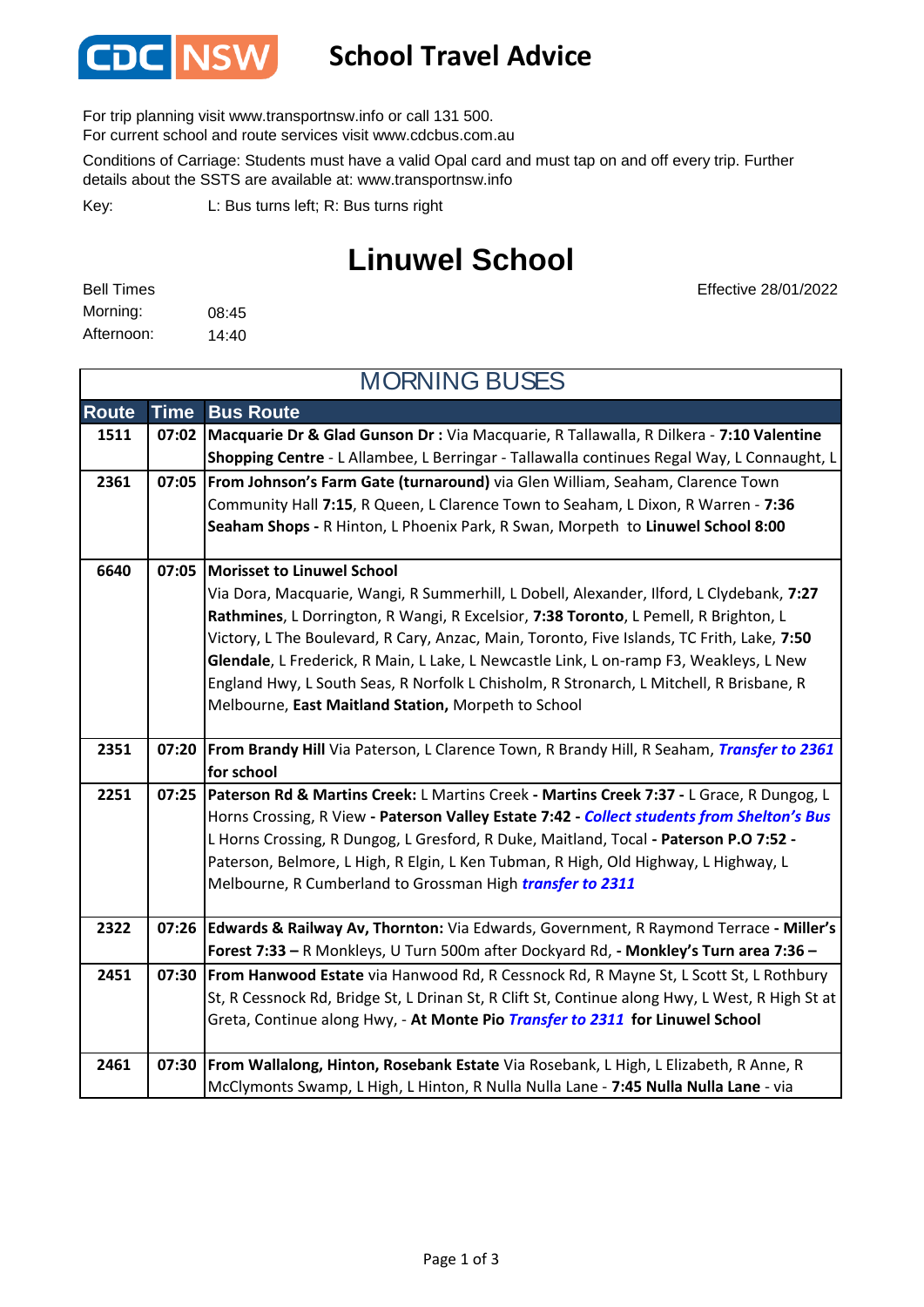## **CDC** NSW School Travel Advice

| <b>Route</b> | <b>Time</b> | <b>Bus Route</b>                                                                                 |
|--------------|-------------|--------------------------------------------------------------------------------------------------|
| 2221         | 07:35       | Cnr O'Connell's Rd Louth Park, L Reflection, R Gullivers, L Reflection, L Louth Park, L Mt       |
|              |             | Vincent, L Wilton around loop, L Turnbull, R Richardson, L Chisholm, R Galway Bay, L South       |
|              |             | Seas, U-turn at roundabout, R Hwy, L Ferraby, L Lowe, R Schanck, L Chelmsford 8.11, R            |
|              |             | Metford, L Canterbury, L Norwich, L Stanton, R Canterbury, L Metford - Tank - 8:22               |
|              |             | Morpeth - St James Church, R High, R Northumberland, L James, L Edward, L Swan,                  |
|              |             | Morpeth, L School bay at Linuwel School 8.33                                                     |
| 2311         |             | 07:40   From Bishops Bridge Along Wollombi, R Green, L South - 7:52 Telarah Shops - L William, R |
|              |             | Brooks, L George, R Macarthur, Young, 7:57 L Highway, R Arthur, L Hillview, R West Mall -        |
|              |             | 8:00 Rutherford Shops - R Alexandra, L Avery, Turns at end, Avery, L Alexandra, R                |
|              |             | Aberglasslyn 8:06 cnr Aberglasslyn Rd & NEH L New England Highway, L at hospital                 |
|              |             | roundabout High at Belmore Hotel, R Elgin, L Ken Tubman, R High 8:13, L Les Darcy, L             |
|              |             | Highway, L Melbourne, R Cumberland Collect pax from 2251 8:20, L Narang, R Hodge, R              |
|              |             | High, R Lindesay, L King, R John 8:25 East Maitland Train Station, R Morpeth to Linuwel          |
|              |             | School 8:32                                                                                      |
| 2481         |             | 07:45   From Anambah Rd turnaround Via Anambah, L Highway, L Arthur, L Hillview - 8:00           |
|              |             | Rutherford Shops - Transfer to 2311 for Linuwel.                                                 |

| <b>AFTERNOON BUSES</b> |             |                                                                                                                                                                                                                                                                                                                                                                                                                                                                                                                 |
|------------------------|-------------|-----------------------------------------------------------------------------------------------------------------------------------------------------------------------------------------------------------------------------------------------------------------------------------------------------------------------------------------------------------------------------------------------------------------------------------------------------------------------------------------------------------------|
| <b>Route</b>           | <b>Time</b> | <b>Bus Route</b>                                                                                                                                                                                                                                                                                                                                                                                                                                                                                                |
| 1446                   | 14:50       | To Maitland, Rutherford, Lochinvar Via Morpeth - Melbourne, R New England Hwy, Les<br>Darcy, R High, L Bourke, R Ken Tubman, L Elgin, R Railway, R Church, L High, R Roundabout<br>along Hwy, R Arthur, L Hillview, R West Mall, L Alexandra, R Bunning, L Dunkley, R Hwy, L<br>Roberts, R Gregory 3:20 R Station, L Highway, turns around St Helenas.                                                                                                                                                          |
| 2396                   | 14:50       | To Victoria Station, Tenambit, Ashtonfield, Metford Via Morpeth, L Day, R Banks, L Lawes,<br>L Victoria St U/Turn at Station, R Lawes, R High, L Hinder, R View - Maize, L Edwards 3:00, L<br>Thompson, L Chambers, L Maize, R Sinclair, Tenambit, R Raymond Terrace, L High, L Lawes,<br>L Brunswick, R Fieldsend, R Turton, L Chelmsford, L Schanck, L Lowe, R Ferraby, R Highway,<br>L South Seas, R Norfolk, L Chisholm, R Stronach, L Mitchell, R Brisbane, R High, L New<br>England Hwy, R Melbourne 3:35 |
| 2612                   | 14:50       | To Morpeth, Raworth R Morpeth, R Tank, L High, R Northumberland, L James, L Edward, L<br>Swan, L Robert, L High, R George, R James, R Northumberland, L High, L Tank, R<br>Canterbury, R Jenna 3:25 R Morpeth, R Raworth U-turn at Lantry, L Morpeth                                                                                                                                                                                                                                                            |
| 6635                   |             | 14:50 Linuwel School to Morisset<br>L Via Morpeth, Melbourne, L New England Hwy, R Chisholm, L Southseas, R New England<br>Hwy, R Weakleys, F3, L Newcastle Link, R Lake, Glendale, Main, TC Frith, Five Islands,<br>Toronto, Main, Anzac, Cary, L Victory, Toronto, R The Boulevard, L Cary, Wangi, L<br>Dorrington, Rathmines, L Bayswater, R Rosemary, Clydebank, R Ilford, Alexander, Dobell, R<br>Summerhill, L Wangi, Morisset, Macquarie, R Bridge                                                       |